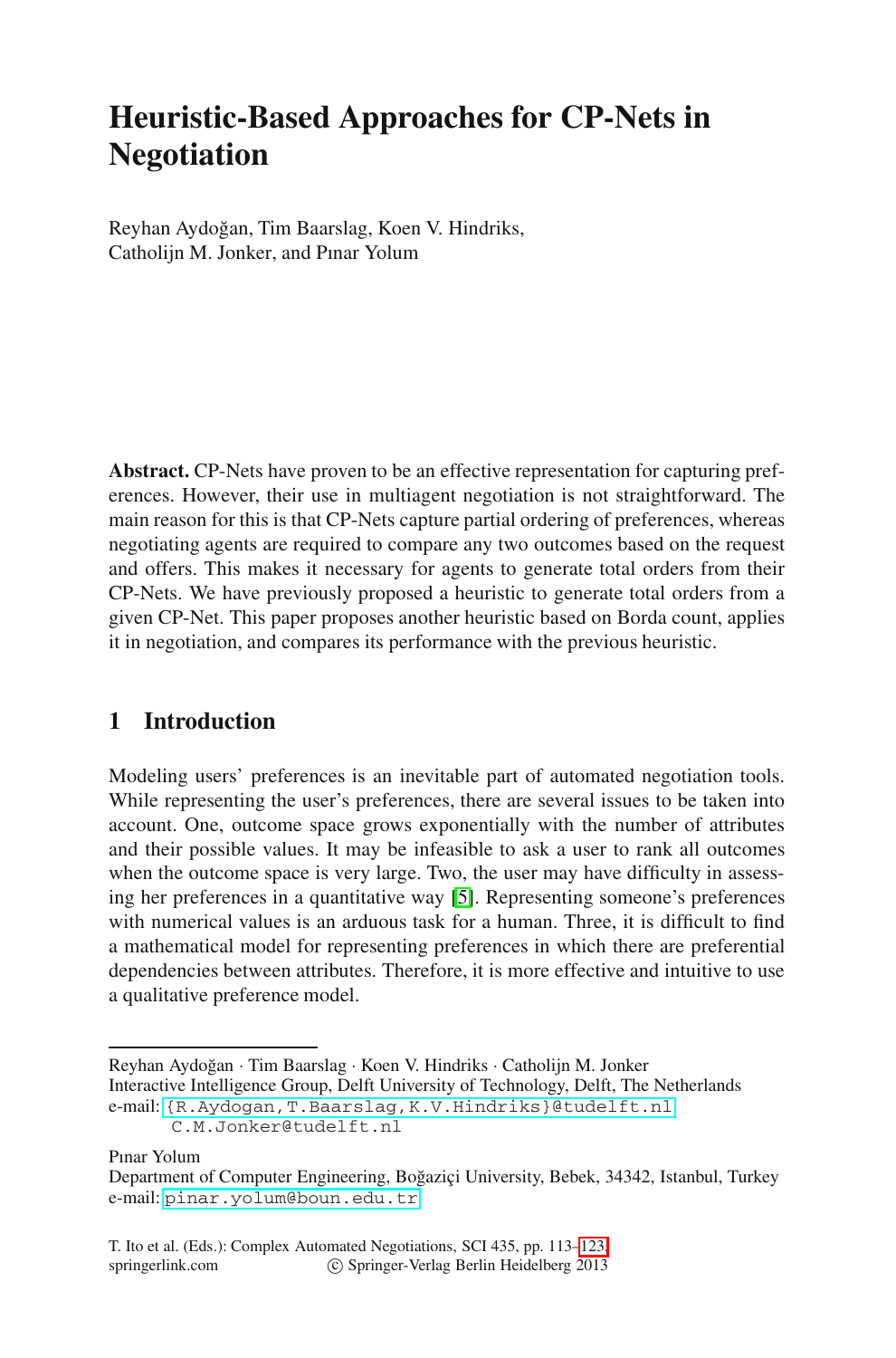Although it is desired for users to express their preferences qualitatively, most of the current negotiation strategies [2, 6, 7, 8, 9] work with quantitative preferences. Hence, to use qualitative preferences in negotiation, it is necessary to estimate quantitative preferences from qualitative preferences. Accordingly, this paper is about estimation of quantitative preferences from qualitative preferences. That is, we propose heuristics to allow agents to have a qualitative preference model, while their negotiation strategy employs quantitative information. In order to do so, we start from a qualitative preference representation, namely CP-Nets. CP-Nets allow representation of conditional preferences and tolerate partial ordering. We extend the GENIUS negotiation framework [11] to allow elicitation of acyclic CP-Net preferences. Then, we apply our heuristics to generate utility-based information from the given CP-Net.

We compare the performance of agents when they apply heuristics on their users' qualitative preferences and negotiate with estimated utilities versus when they have their users' real total preference orderings and negotiate with real utilities. To accomplish this, users were asked to create their preference profiles both quantitatively (UCP-Nets) and qualitatively (CP-Nets), using the GENIUS interface for an apartment renting domain. The given UCP-Nets serve as ground truth. The agents apply heuristics on the given CP-Net and then negotiate with the resulting estimated utilities. Each negotiation outcome is evaluated based on the given UCP-Net, which is not only consistent with the CP-Net but also provides a total ordering of outcomes.

The rest of this paper is organized as follows: Section 2 gives an introduction on CP-Nets and UCP-Nets. Section 3 explains the heuristics that we propose to be used with CP-Nets. Section 4 explains our experimental setup, metrics, and results. Finally, Section 5 discusses our work.

### **2 Background: CP-Nets and UCP-Nets**

Conditional preference networks (CP-nets) is a graphical model for representing qualitative preferences in a compact way [5]. In CP-nets, each node represents an attribute and each edge denotes preferential dependency between nodes. If there is an edge from *X* to *Y*, *X* is called "parent node" and *Y* is called "child node". The preference on child nodes depends on their parent nodes' values. To express conditional preferences, each node is associated with a conditional preference table (CPT), which represents a total order on possible values of that node with respect to its parents' values.

Consider apartment renting domain in Example 1 and a CP-NET expressing that its user's preference on parking area depends on neighborhood. CPT for Parking Area shows that the user prefers an apartment having a parking area when the neighborhood is either Kadikoy or Kartal. However, she prefers an apartment not having a parking area when it is at Etiler. In CP-nets, each preference statement is interpreted under "everything else being equal" interpretation. The statement, "Etiler is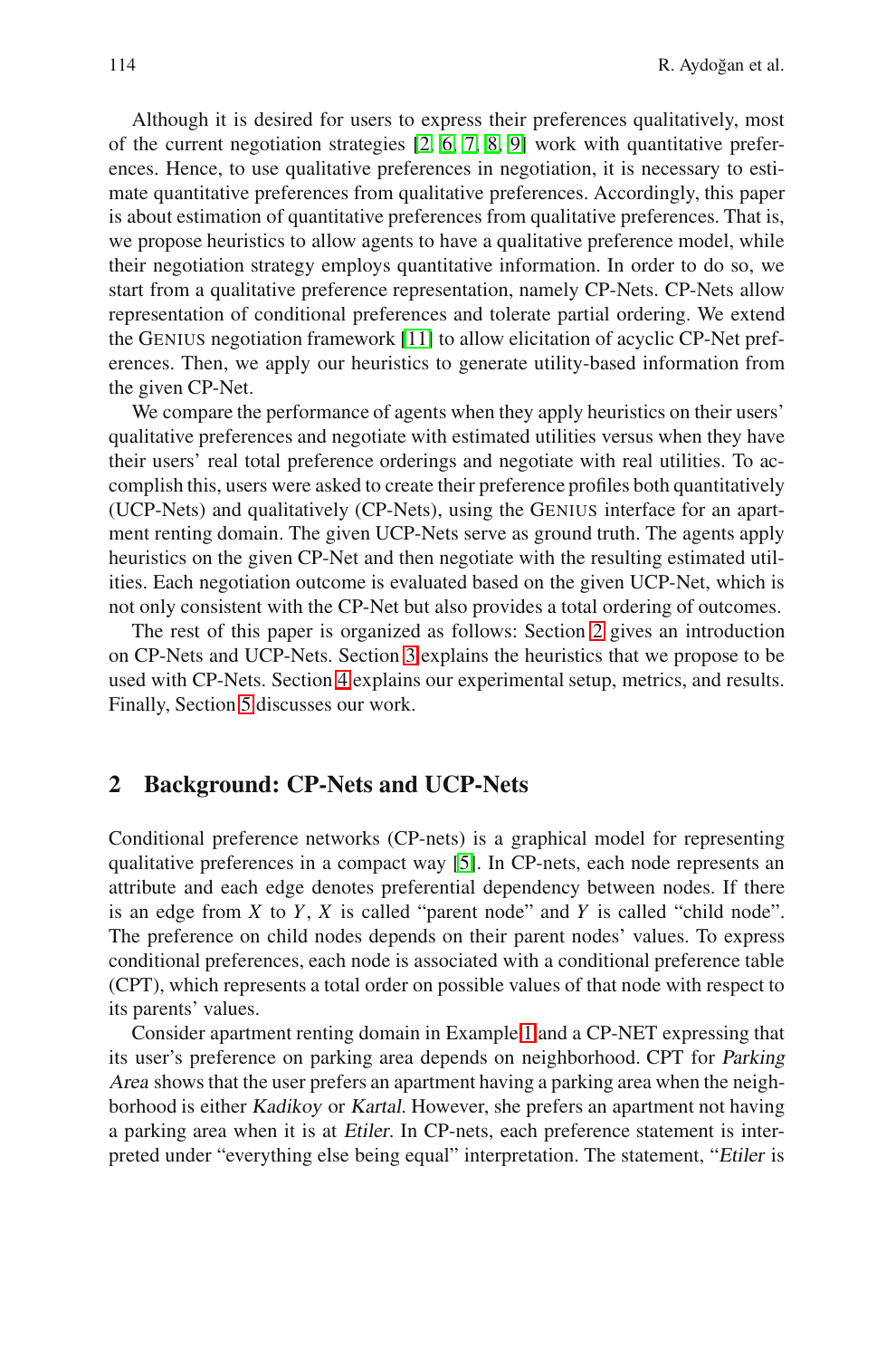preferred over Kartal", means that if all other attributes such as price and parking area are the same, an apartment at Etiler is preferred over an apartment at Kartal.

**Example 1.** For simplicity, we have only three attributes in our apartment renting domain: Price, Neighborhood and Parking Area. There are three neighborhoods: Etiler, Kadikoy and Kartal whereas the valid values for the price are categorized as High, Medium and Low. A parking area may exist or not. Thus, the domain for parking area has two values: Yes and No.

We need to check whether there exists an *improving flip* sequence from one outcome to another (and vice versa) to answer whether an outcome would be preferred over another. An improving flip is changing the value of a single attribute with a more desired value by using CPT for the attribute. If there are not any improving flip sequences between two outcomes, we cannot compare these two outcomes. Thus, the inability of comparing some outcomes is the challenge of using CP-Nets in negotiation.

Boutilier *et al.* propose UCP-nets [4] by CP-Nets with generalized additive models. UCP-nets are able to represent preferences quantitatively rather than representing simply preference ordering.

Similar to CP-nets, we firstly specify preferential dependency among attributes. Instead of specifying a total preference ordering over the values of each attribute according to their parents' values (conditions), we assign a real value (utility) for all values of each attribute. Utility function  $u(X_1, X_2,...X_n)$  is represented in Equation 1 where  $X_i$  is the *i*<sup>th</sup> attribute of outcome,  $U_i$  denotes parents of  $X_i$  and  $f_i(X_i, U_i)$  represents a factor. Assume that our UCP-Net involves three factors  $f_1$ (Neighborhood),  $f_2$ (Price) and  $f_3$ (Parking Area, Neighborhood). The utility of an outcome is estimated as the sum of these factors.

$$
u(X_1, X_2, ... X_n) = \sum_i f_i(X_i, U_i)
$$
 (1)

## **3 Proposed Heuristics**

Most of the negotiation strategies [6, 9] work with quantitative preferences such as *utility functions*. However, it is desired for users to express their preferences qualitatively. Thus, we propose heuristics to use acyclic CP-Nets in negotiation while agents still negotiate with their strategies using quantitative information, *utility* (a real value between zero and one). To do this, we generate predicted utilities from a given CP-Net by applying our heuristics.

In our framework, a preference graph is induced from a given CP-Net while eliciting a user's preferences as a CP-Net. In this preference graph, each node denotes a possible outcome and each edge represents an improving flip. The direction of edges are ordered from less desired to more desired services. Therefore, the worst outcome will be placed at the top of preference graph (root node) whereas the leaf node holds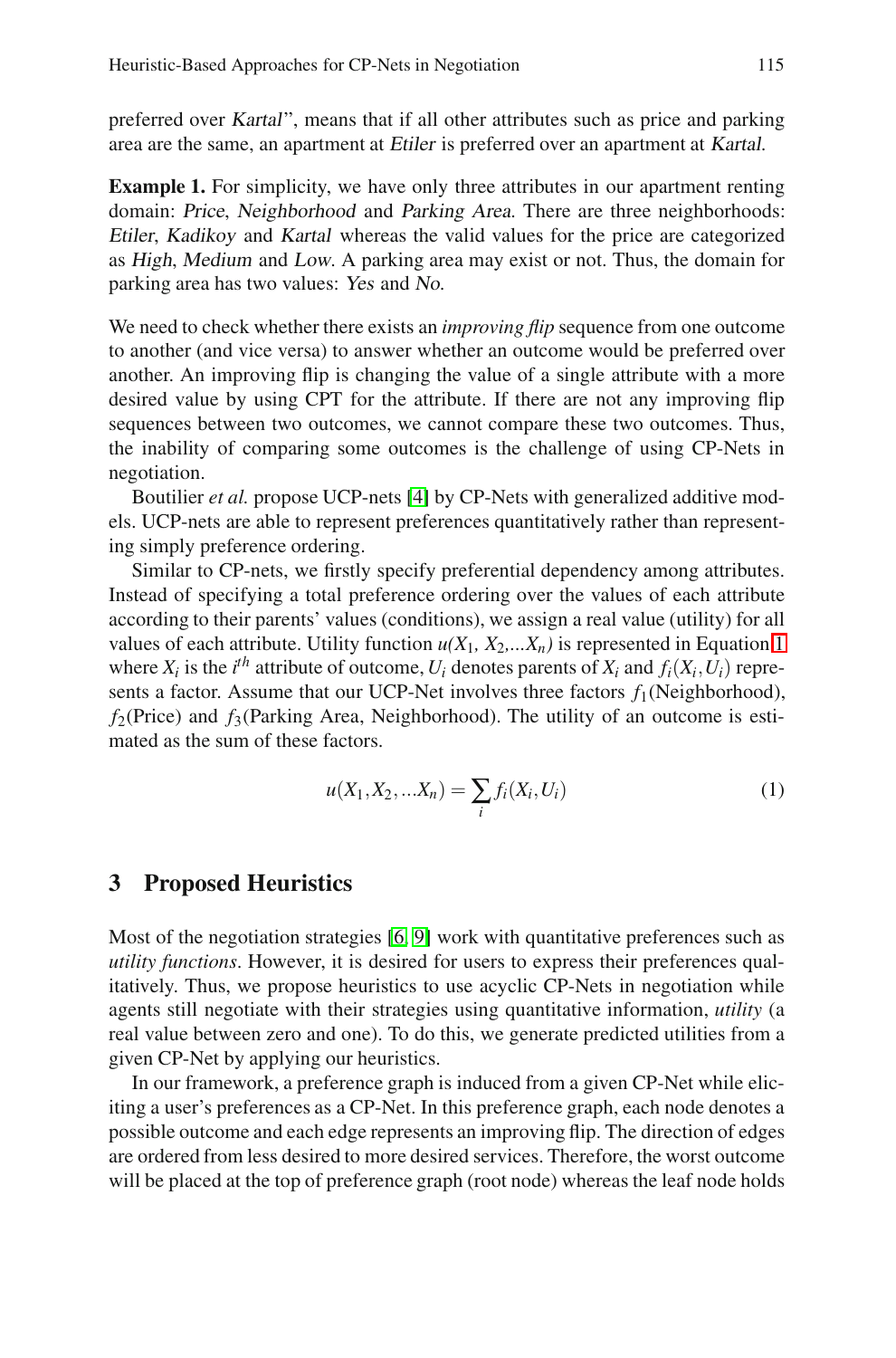the best outcome. For intermediate nodes, we only compare the nodes having a path from others. The nodes having no path to each other cannot be compared.

Figure 1 shows a preference graph induced from a CP-Net. The node (Yes, Etiler, Low) represents a low-priced apartment at Etiler having a parking area. There is an edge from (No, Kartal, High) to (No, Kartal, Medium). This means that an apartment with a medium price at Kartal not having a parking area is preferred over an apartment with a high price at Kartal not having a parking area.



**Fig. 1** Induced preference graph from a given CP-Net

An agent having a CP-Net applies one of the following heuristics and uses the estimated utilities produced by a chosen heuristic.

# *3.1 Depth Heuristic (DH)*

We have previously proposed an approach based on capturing the depth of an outcome in preference graph [1] but in that study *depth* is used by the proposed negotiation strategy — it is not independent from the negotiation strategy. However, in this study we use the concept of *depth* to produce estimated utilities of outcomes regardless of negotiation strategy. That is, the agent using this heuristic is able to apply any negotiation strategy.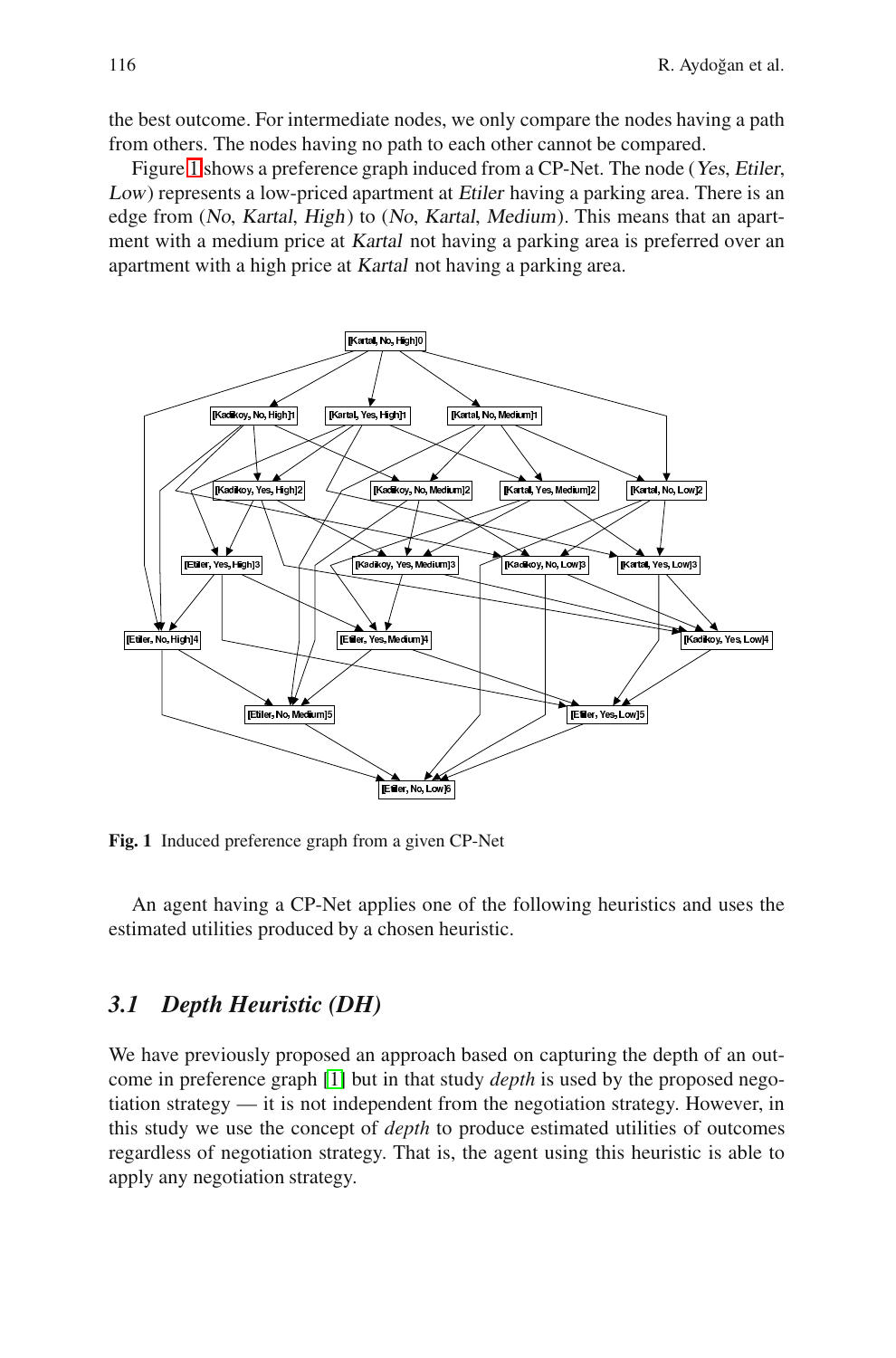Heuristic-Based Approaches for CP-Nets in Negotiation 117

The depth of an outcome node in a preference graph indicates how far it is from the worst choice. It is intuitive to say that the better (more preferred) a service is, the further it is from the worst outcome. The depth of an outcome node is estimated as the length of the longest path from the root node keeping the worst choice.

According to this approach, the higher the depth of an outcome, the more likely it is to be preferred by the user. Further, if two outcomes are at the same depth, it is assumed that these outcomes are equally preferred by the user. We apply Equation 2 to estimate the utility values between zero and one. In short, the depth of a given outcome is divided by the depth of the preference graph (the highest depth) to obtain estimated utility of that outcome. For example, if we have a preference graph with a depth of 6 in Figure 1, an outcome whose depth is equal to 3 will have utility of  $0.5(=3/6).$ 

$$
U(x) = \frac{Depth(x, PG)}{Depth(PG)}\tag{2}
$$

### *3.2 Borda Scoring Heuristic*

CP-Nets order outcomes partially and there are a plenty of linear orderings consistent with the partial ordering of outcomes induced from a CP-Net. One of these linear orderings may reflect the user's real preference orderings. Thus, this heuristic is based on finding all possible linear extensions of a given partial preference ordering and selecting one of the most suitable linear extensions.

One possible way of a linear ordering is to apply a voting procedure. To do this, we estimate all linear extensions of a given partial preference ordering induced from a preference graph and apply a voting procedure called "Borda Rule" [3] to obtain one of the most suitable linear orderings.

According to Borda Rule, we score outcomes according to their position in the ordering. Assume that we have *m* alternatives ordered as  $\langle o_1, o_2...o_m \rangle$  where  $o_{i+1}$  is preferred over  $o_i$ . When we score the outcomes, each outcome will get a point of its position minus one (*oi* will get *i*−1). The sum of points namely *Borda count* represents the aggregation of existing alternative orderings. To illustrate this, consider we have three orderings such as  $\langle x, y, z \rangle$ ,  $\langle z, x, y \rangle$ ,  $\langle x, z, y \rangle$  where *x*, *y* and *z* are possible outcomes. Borda count of *x* would be equal to one ( $= 0+1+0$ ). In this approach, Borda count of each outcome over all possible linear extensions will reflect how much that outcome is preferred. Thus, we will estimate utilities based on the calculated Borda counts.

On the other hand, the number of all possible linear extensions of a given partial ordering may be so huge that this technique may become impractical because of high complexity. In order to reduce the complexity, we partition the preference graph and apply Borda Rule to all possible linear extensions of each subpartition.

How do we partition the preference graph? We know that the root node holds the worst outcome while the leaf node holds the best outcome. Thus, we need to find an ordering for the outcomes within the intermediate nodes. We partition this part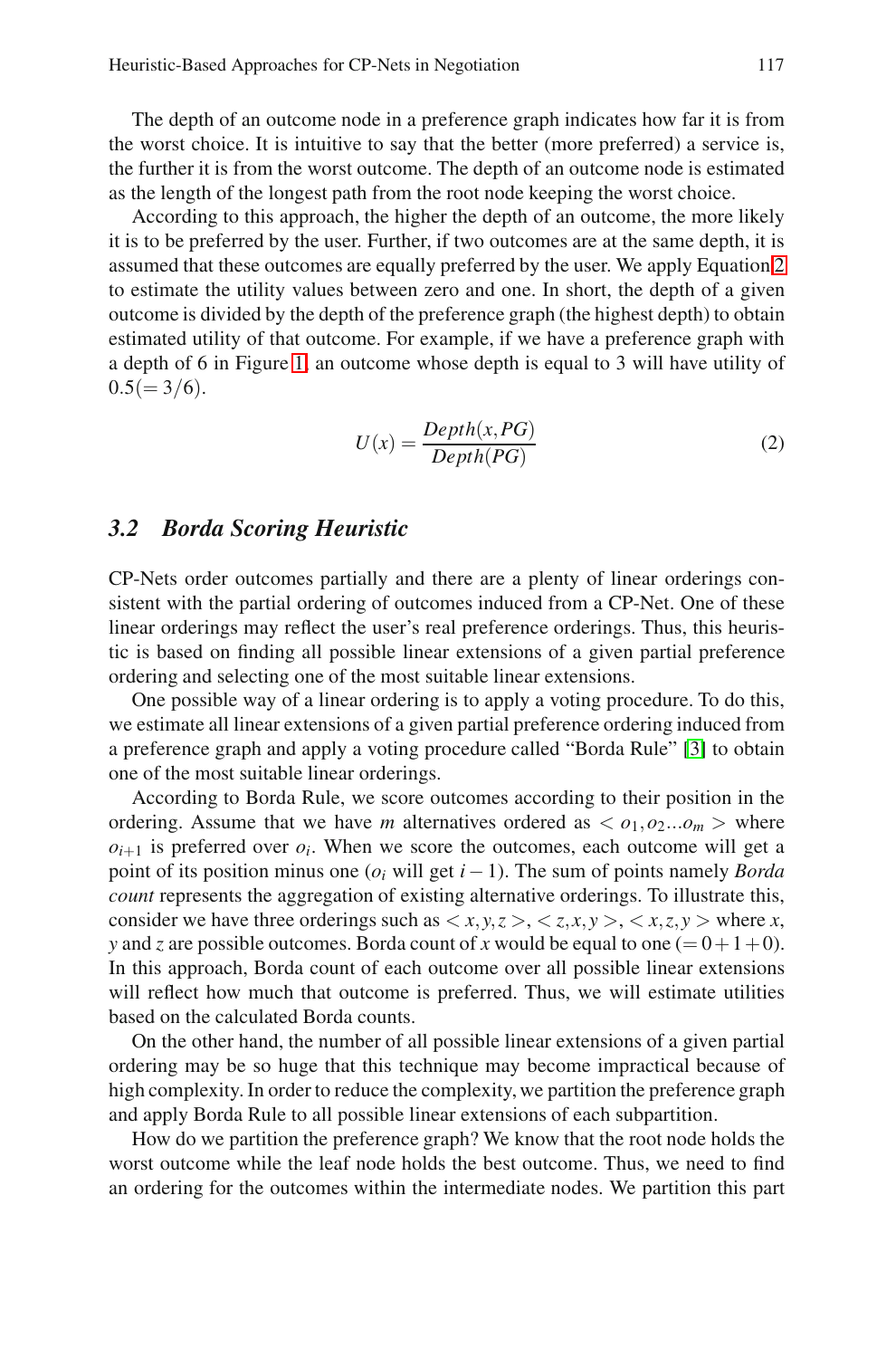in such a way that each subpartition can involve at most *n*, predefined number of outcomes. For this purpose, *n* can be taken as 10 or 15 according to the size of the preference graph. We choose 10 in this study. Figure 2 shows how we partition the preference graph in Figure 1.



**Fig. 2** Partitioning the preference graph in Figure 1

After applying Borda rule to each partition, we normalize Borda counts in a way that Borda count of each outcome will be between zero and one. To do this, we divide Borda count of each outcome in that partition by the maximum Borda count.

Another issue pertains to using these normalized Borda counts in order to estimate final utilities. We distribute the utilities by considering the number of outcomes at each partition. To achieve this, we apply the formula in Equation 3 where  $U(x, p_i)$ denotes the utility of outcome *x* in the  $i^{th}$  partition,  $U_{max}(i-1)$  denotes the utility of outcome whose utility is maximum in the previous partition  $(i - 1)$ , *N* denotes the number of possible outcomes,  $S_{p_i}$  denotes the number of outcomes in  $i^{th}$  partition and *BRCount*( $x$ ,  $p_i$ ) denotes normalized Borda count of the outcome  $x$ .  $U_{max}(p_0)$ , the utility of worst outcome (root node in the preference graph), is equal to 1/*N*.

$$
U(x, p_i) = U_{max}(p_{i-1}) + \frac{S_{p_i}}{N} * BRCount(x, p_i)
$$
\n(3)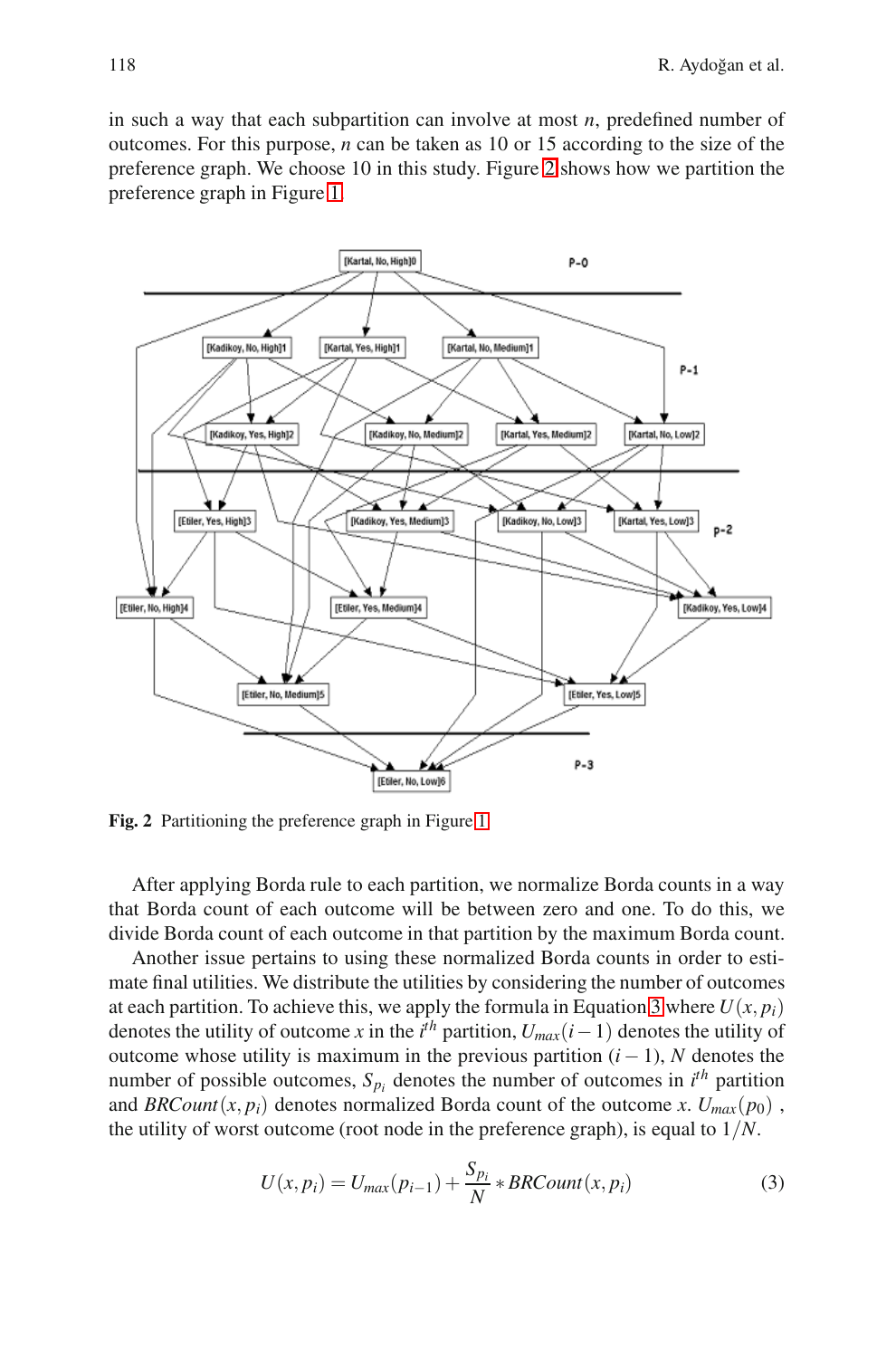## **4 Experiments**

To evaluate the proposed heuristics, we extend GENIUS [11], which is a platform for bilateral negotiation. Our extension enables an agent to elicit user's preferences as CP-Nets and to use utilities estimated by chosen heuristic while negotiating. The platform also stores the user's total ordering of outcomes as UCP-Nets and evaluates each negotiation outcome for that agent based on the given UCP-Net. The given UCP-Net is consistent with the given CP-net. In our experiments, the UCP-Net serves as ground truth. After an agent negotiates using its CP-Net, we evaluate its performance as if we knew the correct total ordering (UCP-Net).

We investigate three test cases to compare the performance of the heuristics. In each test case, two agents Agent <sup>A</sup> and Agent <sup>B</sup> negotiate with each other. We fix both agents' negotiation strategies so that Agent <sup>A</sup> negotiates with the same Agent <sup>B</sup> (having same preference profile and strategy). In the first case, Agent <sup>A</sup> has a CP-net and applies Depth Heuristic (DH) to derive the estimated utilities. During the negotiation, the agent will act on according to these estimated utilities. In the second case, Agent <sup>A</sup> has the same CP-Net with the first case but it applies Borda Scoring Heuristic (BSH) to estimate utilities which will be used in negotiation. In the last case, Agent <sup>A</sup> has its user's real total preference orderings in the form of UCP-Net (consistent with the CP-net and able to compare all outcomes). Thus, it uses the real utilities. Consequently, we are able to observe what the agent gets at the end of negotiation when it applies heuristics on partial preference information (CP-Net) versus when it has total preference information (UCP-Net).

In our experiments, each agent uses a concession based strategy in which the agent starts with the outcome having the highest utility and concedes over time. It also remembers the best counter offer that is made by the opponent agent. If the utility of the current counter offer is higher than or equal to the utility of agent's previous offer, then the agent will accept the offer. The agent will take the best counter offer of its opponent into account while generating its offer. If the utility of the current offer is lower than that of the best counter offer, the agent will take the opponent's best counter offer.

Since the opponent agent (Agent <sup>B</sup>)'s preference profile has a significant impact on negotiation outcome, we generate 50 different preference profiles for Agent <sup>B</sup>. That is, the same Agent <sup>A</sup> will negotiate with 50 different Agent <sup>B</sup>s. Agent B's preferences are represented with a linear additive utility function in this experiment. Another factor having an influence on negotiation outcome in this setting is UCP-Net of the user. Different UCP-Nets mean different ordering of outcomes, so represent different users. Thus, we generate four different UCP-Nets for Agent <sup>A</sup> consistent with the given CP-net—four different users having the same CP-net. As a result, both agents will negotiate 200 times (4 different users of Agent  $A * 50$ different Agent B).

Furthermore, we investigate the performance of the heuristics from a different point of view by taking the structure of CP-Nets into account. We generate three different CP-Nets. CPNet-1 involves one dependency such as preference of parking area depends on neighborhood whereas CPNet-2 involves two dependencies such as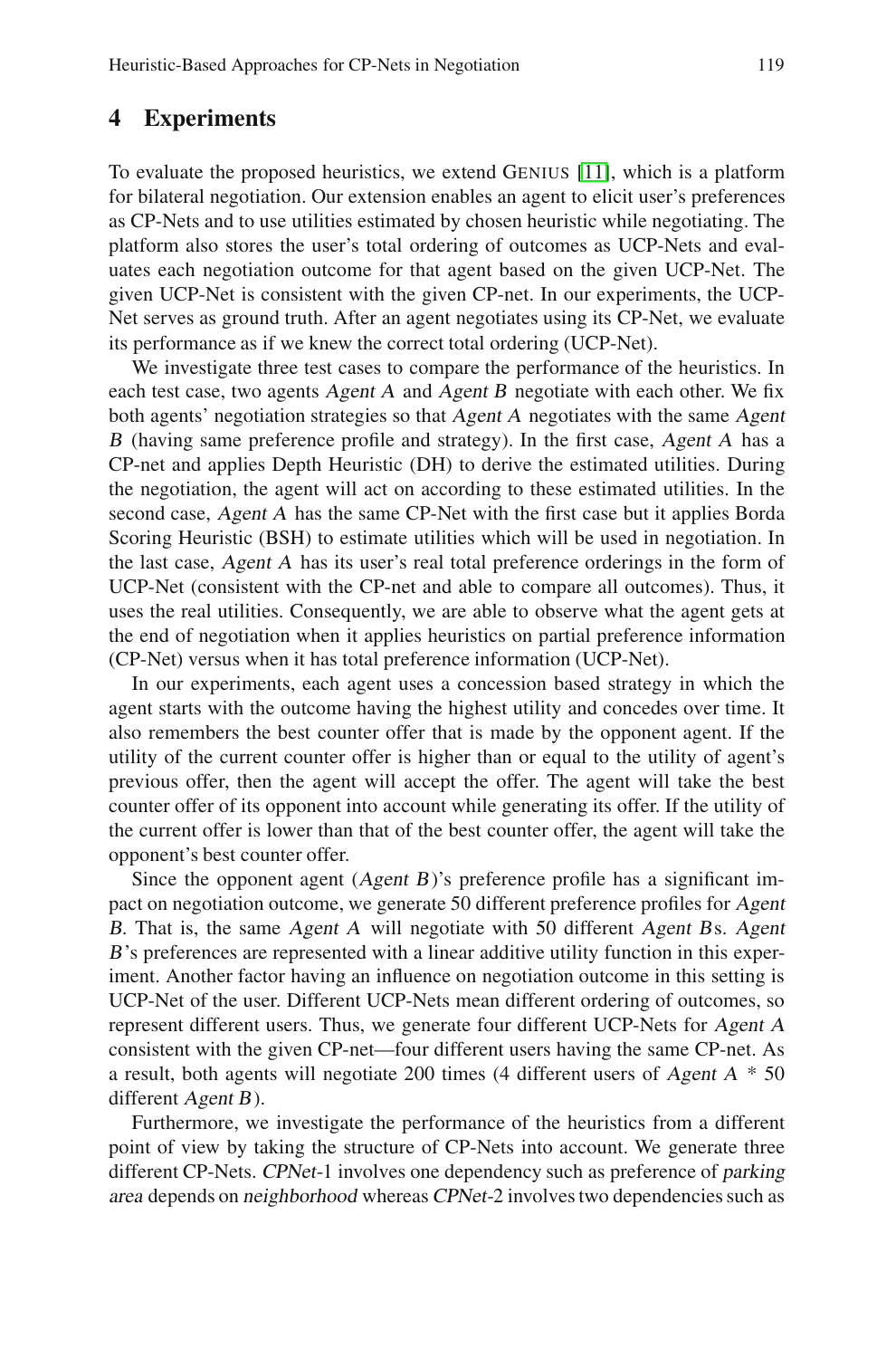both preferences of parking area and price depend on neighborhood. There are not any dependencies between attributes in CPNet-3. For each CP-Net, we generate four different UCP-Nets consistent with them and perform the experiments mentioned above.

# *4.1 Sum of Utilities for Agent A*

Our first evaluation criterion is the sum of negotiation outcomes' utilities with respect to Agent A over 50 different negotiations with Agent B. Table 1 shows these total utilities for three different CP-Nets and four different UCP-Nets consistent with each CP-Net. As expected Agent <sup>A</sup> using UCP-Net gets the highest score when it has a consistent UCP-Net with CPNet-1 and CPNet-3 since it negotiates with user's real preference orderings. Overall, the performance of the agent using BSH is quite close to that of the agent using UCP-Net (172 vs. 179 and 171 vs. 172). For the case of CPNet-2, the score of BSH is approximately the same as the score of UCP-net. Since CPNet-2 involves two dependencies (the user specifies her preferences in a more detailed way), the agent may get more information than the case of other CP-Nets (one dependency and no dependency). This leads to better results. The score of heuristics are the highest when they have CPNet-2.

| <b>AGENT A</b>                  | DH     | <b>BSH</b> | <b>UCP-Net</b> |
|---------------------------------|--------|------------|----------------|
| CPNET-1 with UCPNet-1A          | 39.03  | 39.00      | 41.88          |
| CPNET-1 with UCPNet-2A          | 38.27  | 40.73      | 43.66          |
| CPNET-1 with UCPNet-3A          | 45.73  | 45.69      | 45.80          |
| CPNET-1 with UCPNet-4A          | 46.88  | 46.94      | 47.29          |
| Overall Sum (200 negotiations): | 169.91 | 172.36     | 178.63         |
| CPNET-2 with UCPNet-1B          | 39.93  | 41.66      | 41.70          |
| CPNET-2 with UCPNet-2B          | 42.94  | 43.56      | 43.21          |
| CPNET-2 with UCPNet-3B          | 46.15  | 46.76      | 46.75          |
| CPNET-2 with UCPNet-4B          | 42.18  | 43.56      | 43.53          |
| Overall Sum (200 negotiations): | 171.20 | 175.55     | 175.20         |
| CPNET-3 with UCPNet-1C          | 40.17  | 41.61      | 40.83          |
| CPNET-3 with UCPNet-2C          | 41.58  | 42.50      | 45.64          |
| CPNET-3 with UCPNet-3C          | 42.83  | 43.97      | 43.37          |
| CPNET-3 with UCPNet-4C          | 42.36  | 43.36      | 42.64          |
| Overall Sum (200 negotiations): | 166.94 | 171.44     | 172.48         |

Table 1 Sum of Outcome Utilities over 50 Negotiations for Agent A

Moreover, Agent <sup>A</sup>'s score while applying Borda Scoring Heuristic (BSH) is higher than the case in which it uses Depth Heuristic (DH) for all CP-Nets (based on overall sum over 200 negotiations). According to this criterion, BSH may be preferred over DH.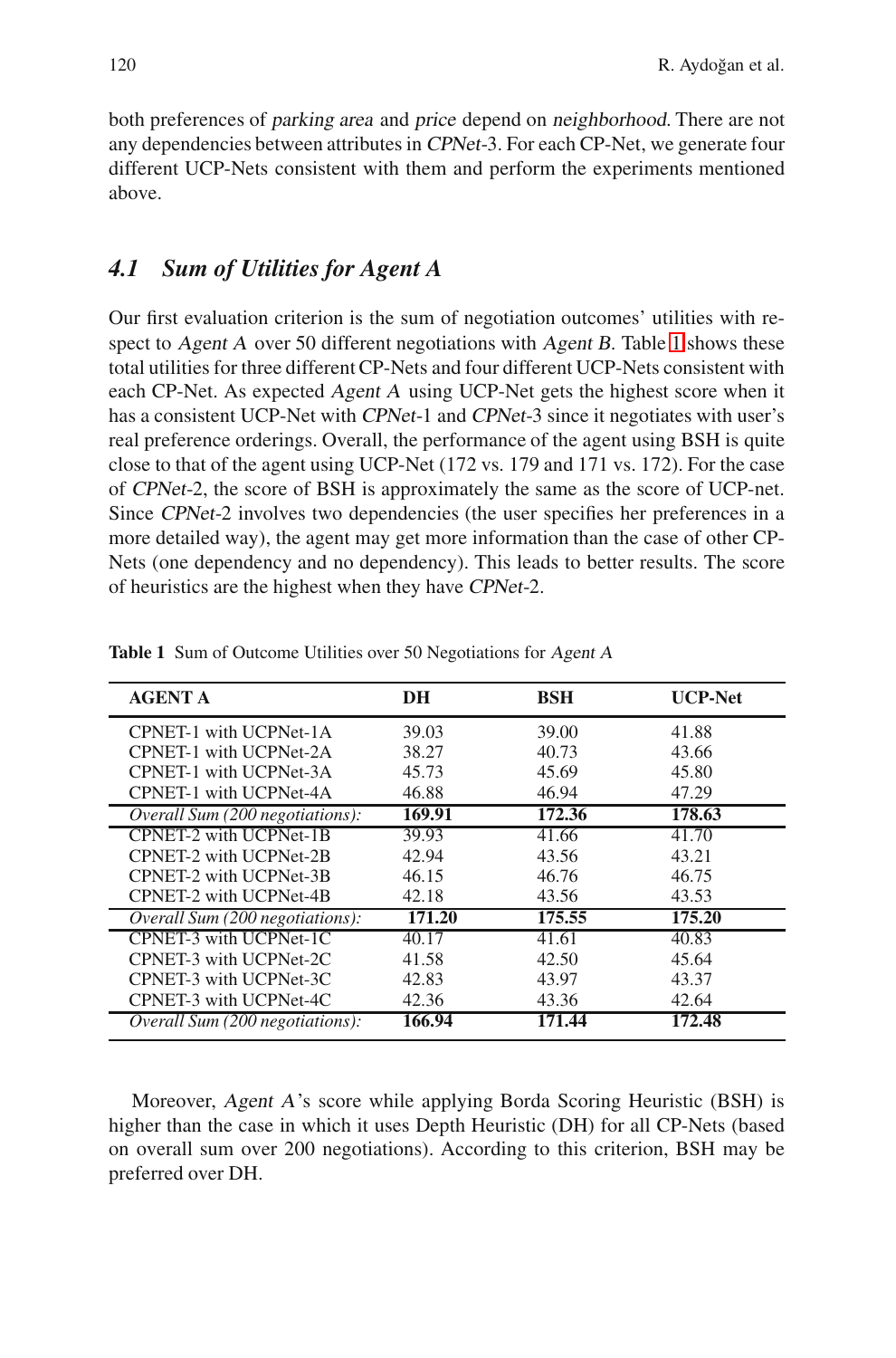# *4.2 Number of Times as Well as UCP-Net*

Our second evaluation criterion is the number of times that the agent that applies a heuristic on a given CP-Net negotiates at least as well as the agent having a UCP-Net. If the utility of outcome for the agent using a heuristic is higher than or equal to the utility of outcome for the agent having UCP-Net, that agent receives one point. Since 50 different Agent <sup>B</sup>s negotiate with the same Agent <sup>A</sup>, we evaluate this criterion over 50 negotiations.

According to Table 2, when Agent <sup>A</sup> uses CPNet-1 and applies DH, it negotiates at least as well as the agent having total preference ordering (UCP-Net) in 78 per cent of negotiations whereas BSH is successful at least as UCP-Net in 76 per cent of negotiations. Although the performance of BSH with respect to sum of utilities is better than that of DH, it negotiates as successfully as UCP-Net more than BSH for CPNet-1 (78 per cent versus 76 per cent). This stems from the fact that when BSH completes a negotiation better than DH, the difference between utilities of the outcomes is much higher than the case when DH negotiates better than BSH.

| <b>AGENT A</b>                                 | DН  | BSH |
|------------------------------------------------|-----|-----|
| CPNET-1 with UCPNet-1A                         | 40  | 35  |
| CPNET-1 with UCPNet-2A                         | 26  | 35  |
| CPNET-1 with UCPNet-3A                         | 46  | 38  |
| CPNET-1 with UCPNet-4A                         | 44  | 44  |
| Overall<br>Sum (200<br>negotia-                | 156 | 152 |
| tions):                                        |     |     |
| CPNET-2 with UCPNet-1B                         | 43  | 49  |
| CPNET-2 with UCPNet-2B                         | 48  | 48  |
| CPNET-2 with UCPNet-3B                         | 44  | 50  |
| CPNET-2 with UCPNet-4B                         | 44  | 50  |
| Sum<br>(200)<br>Overall<br>negotia-            | 179 | 197 |
| tions):                                        |     |     |
| CPNET-3 with UCPNet-1C                         | 44  | 50  |
| CPNET-3 with UCPNet-2C                         | 27  | 31  |
| CPNET-3 with UCPNet-3C                         | 45  | 49  |
| CPNET-3 with UCPNet-4C                         | 47  | 47  |
| (200)<br>Overall<br>Sum<br>negotia-<br>tions): | 163 | 177 |

**Table 2** Number of Times Heuristics Performs As Well As UCP-Nets

For CPNet-2 and CPNet-3, the agent using BSH negotiates successfully as the agent having UCP-Net more than the agent using DH. When agents have CPNet-2, it is seen that BSH beats DH. Note that in 89.5 per cent of negotiations DH negotiates at least as well as UCP-Net whereas 98.5 per cent of negotiations BSH performs at least as good as the UCP-Net.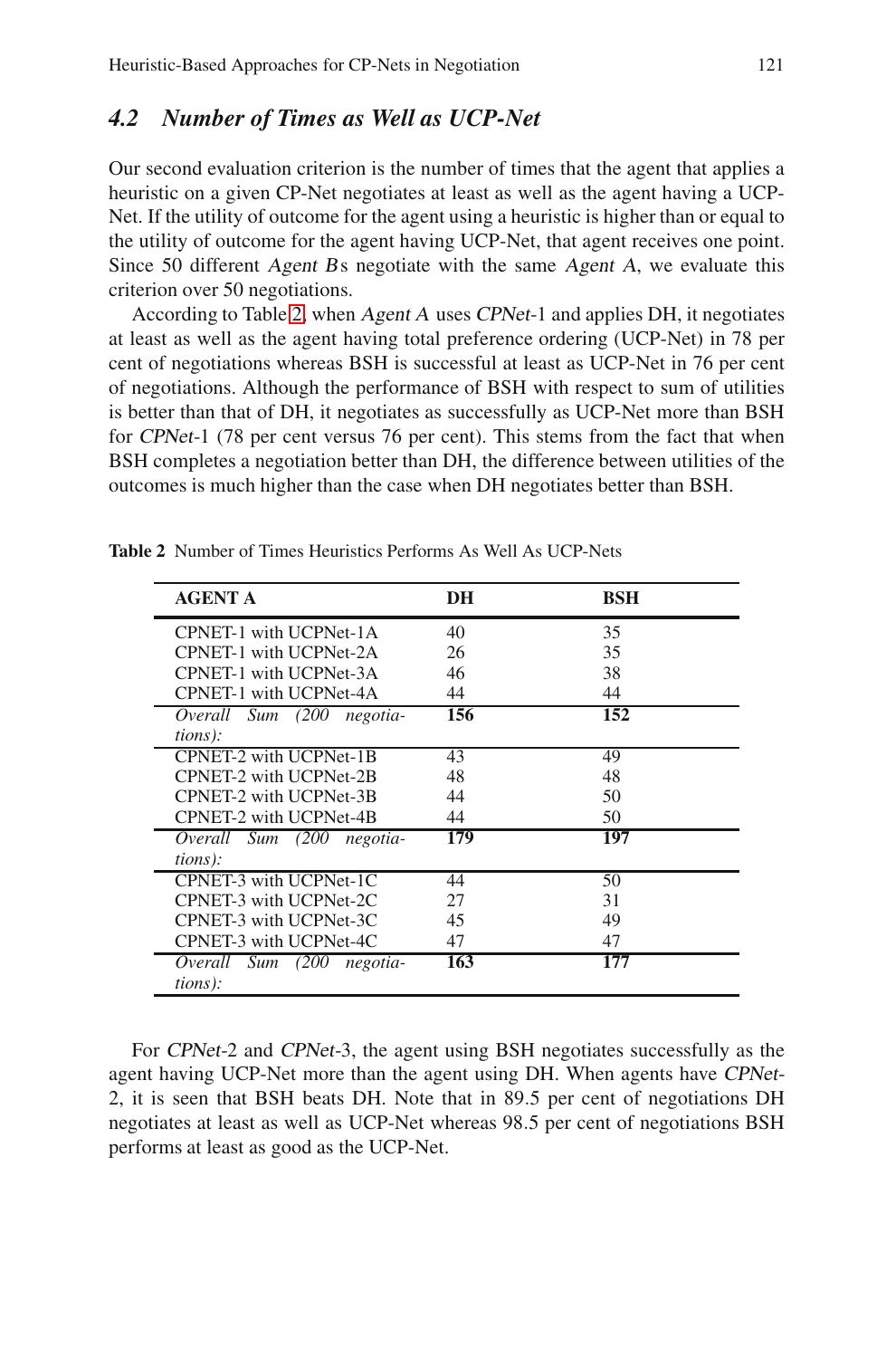## **5 Discussion**

Our experimental results show that it would be better to apply Borda Scoring heuristic (BS) in small domains since its performance is higher than that of Depth heuristic (DH). However, we may prefer to use DH in large domains since its complexity is lower than BSH.

Li *et al.* study the problem of collective decision making with CP-Nets [10]. Their aim is to find a Pareto-optimal outcome when agents' preferences represented by CP-Nets. They firstly generate candidate outcomes to increase the computational efficiency instead of using the entire outcome space. Then each agent ranks these candidate outcomes according to their own CP-Nets. For ranking an outcome, they use *the longest path between the optimal outcome and that outcome* in the induced preference graph. Thus, the minimum rank is desired for the agents. They choose the final outcome for the agents by minimizing the maximum rank of the agents. In contrast, we use *the longest path between the worst outcome and that outcome* to estimate the utilities with our depth heuristic. Moreover, while they propose a procedure for collective decision making, we focus on estimating utility values of each outcome that will be used during the negotiation for an agent.

Rosi *et al.* extend CP-Nets to capture multiple agents' preferences and present *m*CP-Nets [12]. They propose several voting semantics to aggregate agents' qualitative preferences and to determine whether an outcome is preferred over another for those agents. They propose to rank an outcome in term of the length of the shortest sequence of worsening flips between that outcome and one of the optimal outcomes while we use the longest sequence of improving flips between the worst outcome and that outcome in our depth heuristic to get the estimated utilities.

**Acknowledgements.** This research is supported by Boğazici University Research Fund under grant BAP5694 and Turkish Research and Technology Council.

#### **References**

- 1. Aydo˘gan, R., Yolum, P.: Heuristics for cp-nets: Negotiating effectively with partial preferences. In: HUCOM Workshop in Group Decision and Negotiation, The Netherlands (2010)
- 2. Baarslag, T., Hindriks, K., Jonker, C., Kraus, S., Lin, R.: The First Automated Negotiating Agents Competition (ANAC 2010). In: Ito, T., Zhang, M., Robu, V., Fatima, S., Matsuo, T. (eds.) New Trends in Agent-Based Complex Automated Negotiations. SCI, vol. 383, pp. 113–135. Springer, Heidelberg (2012)
- 3. Black, D.: The Theory of Committees and Elections. Cambridge University Press (1958) 4. Boutilier, C., Bacchus, F., Brafman, R.I.: Ucp-networks: A directed graphical represen-
- tation of conditional utilities. In: Proceedings of UAI 2001, USA, pp. 56–64 (2001) 5. Boutilier, C., Brafman, R.I., Domshlak, C., Hoos, H.H., Poole, D.: Cp-nets: A tool for
- representing and reasoning with conditional ceteris paribus preference statements. J. Artif. Intell. Res. (JAIR) 21, 135–191 (2004)
- 6. Faratin, P., Sierra, C., Jennings, N.R.: Negotiation decision functions for autonomous agents. Int. Journal of Robotics and Autonomous Systems 24(3-4), 159–182 (1998)